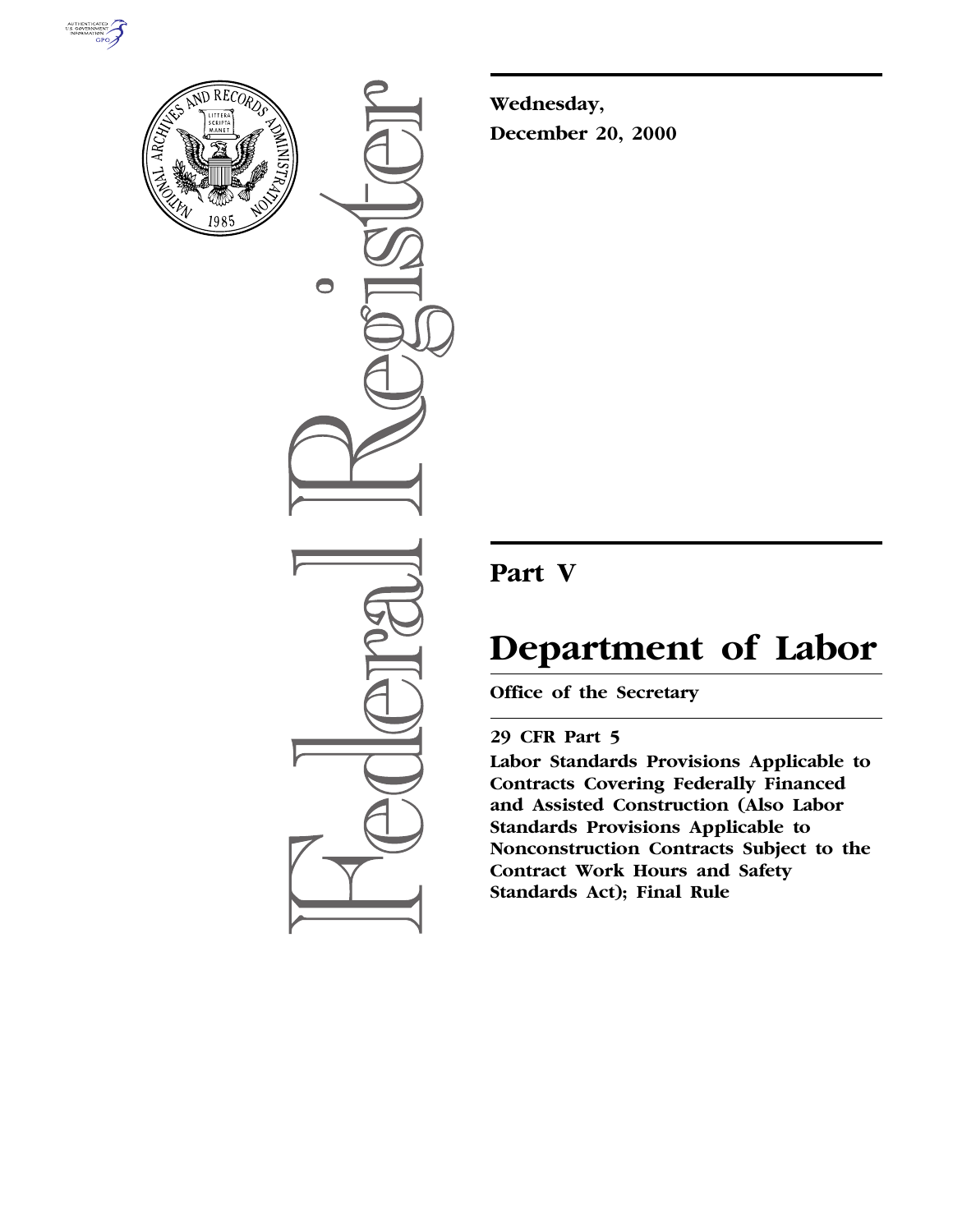#### **DEPARTMENT OF LABOR**

#### **Office of the Secretary**

#### **29 CFR Part 5**

#### **RIN 1215–AB21**

#### **Labor Standards Provisions Applicable to Contracts Covering Federally Financed and Assisted Construction (Also Labor Standards Provisions Applicable to Nonconstruction Contracts Subject to the Contract Work Hours and Safety Standards Act)**

**AGENCY:** Wage and Hour Division, Employment Standards Administration, Labor.

#### **ACTION:** Final rule.

**SUMMARY:** The Department of Labor adopts as a final rule an amendment to the regulations, 29 CFR Part 5, which define the Davis-Bacon Act language *construction, prosecution, completion*, or *repair* at 29 CFR 5.2(j), and *site of the work* at 29 CFR 5.2(l). Specifically, this document revises the *site of the work* definition to include material or supply sources, tool yards, job headquarters, *etc.*, in the site of the work only where they are dedicated to the covered construction project and are adjacent or virtually adjacent to the location where the building or work is being constructed. Also changed is the regulatory definition of *construction* to provide that the off-site transportation of materials, supplies, tools, etc., is not covered unless such transportation occurs between the construction work site and a dedicated facility located ''adjacent or virtually adjacent'' to the construction site.

This document also revises section 5.2(l)(1) to include within the *site of the work*, secondary sites, other than the project's final resting place, which have been established specifically for the performance of the Davis-Bacon covered contract and at which a significant portion of the public building or work called for by the contract is constructed. In conjunction with this change, section 5.2(j) has been amended to provide that transportation of portion(s) of the building or work between a secondary covered construction site and the site where the building or work will remain when it is completed is subject to Davis-Bacon requirements.

#### **EFFECTIVE DATE:** January 19, 2001.

**FOR FURTHER INFORMATION CONTACT:** Timothy Helm, Office of Enforcement Policy, Government Contracts Team, Wage and Hour Division, Employment Standards Administration, U.S. Department of Labor, Room S–3018, 200 Constitution Avenue, NW., Washington, D.C. 20210. Telephone (202) 693–0574. This is not a toll-free number.

#### **SUPPLEMENTARY INFORMATION:**

#### **I. Paperwork Reduction Act**

This regulation does not contain any new information collection requirements and does not modify any existing requirements. Thus, this regulation is not subject to the Paperwork Reduction Act.

#### **II. Background**

#### *A. Statutory and Regulatory Framework*

Section 1 of the Davis-Bacon Act (DBA or Act) requires that ''the advertised specifications for contracts \* \* \* for construction, alteration and/or repair, including painting and decorating, of public buildings or public works \* \* \* shall contain a provision stating the minimum wages to be paid to various classes of laborers and mechanics \* \* \* and every contract based upon these specifications shall contain a stipulation that the contractor or his subcontractor shall pay all mechanics and laborers *employed directly upon the site of the work* \*\*\* the full amounts accrued at time of payment, computed at wage rates not less than those stated in the advertised specifications, \* \* \* and that the scale of wages to be paid shall be posted by the contractor in a prominent and easily accessible place at the site of the work \* \* \* .'' 40 U.S.C. 276a (emphasis added).

Section 2 of the Act requires that every covered contract provide that in the event the contracting officer finds that ''any laborer or mechanic employed by the contractor or any subcontractor *directly on the site of the work covered by the contract* has been or is being paid less than required wages, the government ''may terminate the contractor's right to proceed with the work or such part of the work as to which there has been a failure to pay the required wages'' and to hold the contractor liable for the costs for completion of the work. 40 U.S.C. 276a– 1 (emphasis added).

The Congress directed the Department of Labor, through Reorganization Plan No. 14 of 1950 (5 U.S.C. App., effective May 24, 1950, 15 FR 3176, 64 Stat. 1267), to ''prescribe appropriate standards, regulations and procedures'' to be observed by federal agencies responsible for the administration of the Davis-Bacon and related Acts ''[i]n order to assure coordination of administration and consistency of enforcement.'' 64 Stat. 1267.

On April 29, 1983, the Department promulgated a regulation (29 CFR 5.2(l)) defining the term *site of the work* within the meaning of the Davis-Bacon Act (see 48 FR 19540). This regulation reflected the Department's longstanding, consistent interpretation of the Act's *site of the work* requirement. See, *e.g., United Construction Company*, Wage Appeals Board (WAB) Case No. 82–10 (January 14, 1983); *Sweet Home Stone*, WAB Case Nos. 75–1 & 75–2 (August 14, 1975); *Big Six, Inc.*, WAB Case No. 75– 3 (July 21, 1975); *T.L. James & Co.*, WAB Case No. 69–2 (August 13, 1969); CCH Wage-Hour Rulings ¶ 26,901.382, Solicitor of Labor letter (July 29, 1942).

The Department's regulations provide a three-part definition of *site of the work*. The first part at 29 CFR 5.2(l)(1) provides that ''the *site of the work* is the physical place or places where the construction called for in the contract will remain when work on it has been completed and, as discussed in paragraph (l)(2) of this section, other adjacent or nearby property used by the contractor or subcontractor in such construction which can reasonably be said to be included in the site.''

The second part at 29 CFR 5.2(l)(2) provides that ''fabrication plants, mobile factories, batch plants, borrow pits, job headquarters, tool yards, *etc*.'' are part of the *site of the work* provided they meet two tests—a geographic test of being ''so located in proximity to the actual construction location that it would be reasonable to include them,'' and a functional test of being ''dedicated exclusively, or nearly so, to performance of the contract or project.''

The third part at 29 CFR 5.2(l)(3) states that fabrication plants, batch plants, borrow pits, tool yards, job headquarters, etc., ''of a commercial supplier or materialman which are established by a supplier of materials for the project before the opening of bids and not on the project site, are not included in the *site of the work*.'' In other words, facilities such as batch plants and borrow pits are not covered if they are ongoing businesses apart from the federal contract work.

The regulatory definition of the statutory terms *construction, prosecution, completion*, or *repair* in section 5.2(j)(1) applies the *site of the work* concept. It defines these statutory terms as including the following: [a]ll types of work done on a particular building or work *at the site thereof*, including work at a facility which is dedicated to and deemed a part of the *site of the work within the meaning of § 5.2(l)*—including without limitation (i) [a]lteration, remodeling, installation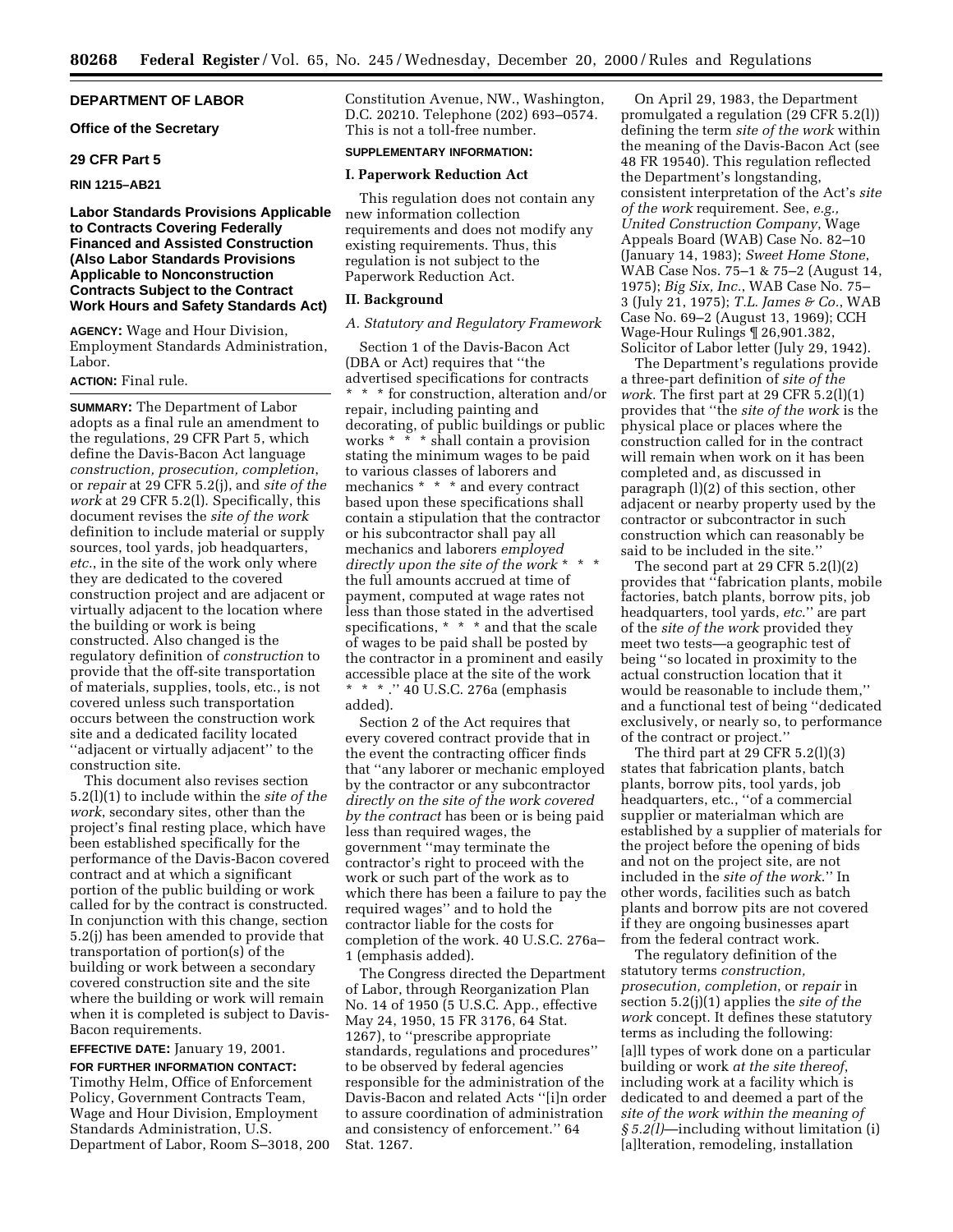(where appropriate) on the *site of the work* of items fabricated off-site; (ii) [p]ainting and decorating; (iii) [m]anufacturing or furnishing of materials, articles, supplies or equipment *on the site of the building or work* \* \* \*; and (iv) [t]ransportation between the actual construction location and a facility which is dedicated to such construction and deemed a part of the *site of the work within the meaning of § 5.2(l)*. (Emphasis added.)

#### *B. The Department of Labor's Longstanding Interpretation of the Regulatory Site of the Work Definition*

Prior to the recent appellate court rulings, the Department's longstanding, consistent application of the regulatory definition of *site of the work*—the area where laborers and mechanics are to be paid at least the prevailing wage rates, as determined by the Secretary of Labor—included both the location where a public building or work would remain after work on it had been completed, and nearby locations used for activities directly related to the covered construction project, provided such locations were dedicated exclusively (or nearly so) to meeting the needs of the covered project.

The Wage Appeals Board, which acted with full and final authority for the Secretary of Labor on matters concerning the labor standards provisions of the Davis-Bacon and related Acts (see 29 CFR 5.1 and 7.1 (c)),1 consistently interpreted 29 CFR 5.2(l) to include as part of the *site of the work*, for purposes of Davis-Bacon prevailing wage coverage, support facilities dedicated exclusively to the covered project and located within a reasonable distance from the actual construction site. Consistent with the regulations, the Board also treated the transportation of materials and supplies between the covered locations and transportation of materials or supplies to or from a covered location by employees of the construction contractor or subcontractor as covered Davis-Bacon work. *See, e.g., Patton-Tully Transportation Co.*, WAB No. 90– 27 (March 12, 1993) (distances of 5.4 to 14 miles, and 16 to 60 miles); *Winzler Excavating Co.*, WAB No. 88–10 (October 30 1992) (121⁄2 miles); *ABC Paving Co.*, WAB Case No. 85–14 (September 27, 1985) (3 miles).

#### *C. Federal Appellate Decisions and Subsequent Decision of the Administrative Review Board (ARB)*

The D.C. Circuit first discussed the Department's *site of the work* definition in *Building and Construction Trades Department, AFL–CIO* v. *United States Department of Labor Wage Appeals Board*, 932 F.2d 985 (D.C. Cir. 1991) (*Midway*). That case involved truck driver employees of the prime contractor's wholly owned subsidiary, who were delivering materials from a commercial supplier to the construction site. The material delivery truck drivers spent ninety percent of their workday on the highway driving to and from the commercial supply sources, ranging up to 50 miles round trip and stayed on the *site of the work* only long enough to drop off their loads, usually for not more than ten minutes at a time.

At issue before the D.C. Circuit was whether the ''material delivery truckdrivers'' were within the scope of *construction* as defined by the regulatory provision then in effect at section 5.2(j), which defined the statutory terms *construction, prosecution, completion*, or *repair* to include, among other things, ''the transporting of materials and supplies to or from the building or work by the employees of the construction contractor or construction subcontractor.'' The court held that ''the phrase 'mechanics and laborers employed directly upon the site of the work' restricts coverage of the Act to employees who are working directly on the physical site of the public building or public work being constructed.'' 932 F.2d at 992. The court further stated that ''[m]aterial delivery truckdrivers who come onto the *site of the work* merely to drop off construction materials are not covered by the Act even if they are employed by the government contractor,'' and consequently held that ''29 CFR § 5.2(j), insofar as it includes off-site material delivery truck drivers in the Act's coverage, is invalid.'' *Id*.

The court expressly declined to rule on the validity of the regulation defining the *site of the work* at 29 CFR 5.2(l). 932 F.2d at 989 n.6, 991 n.12. However, it expressed the view that Congress intended to limit Davis-Bacon coverage to ''employees working directly on the physical site of the public building or public work under construction.'' 932 F.2d at 990 n.9, 991.

On May 4, 1992, the Department promulgated a revised section 5.2(j) to accommodate the holding in *Midway*. 57 FR 19204. The revised regulation limits coverage of offsite transportation to ''[t]ransportation between the actual

construction location and a facility which is dedicated to such construction and deemed a part of the *site of the work* within the meaning of § 5.2(l).'' 29 CFR  $5.2(j)(1)(iv)$  (1993).

In the two more recent rulings, *Ball, Ball and Brosamer* v. *Reich*, 24 F. 3d 1447 (D.C. Cir. 1994) (*Ball*) and *L.P. Cavett Company* v. *U.S. Department of Labor*, 101 F.3d 1111 (6th Cir. 1996) (*Cavett*), the D.C. Circuit and Sixth Circuit, respectively, focused on the proper geographic scope of the statutory phrase *site of the work* in relation to borrow pits and batch plants established specifically to serve the needs of covered construction projects. In *Ball*, the D.C. Circuit ruled that the Department's application of section 5.2(l)(2) was inconsistent with the Act to the extent it covers sites that are at a distance from the actual construction location. The case involved workers at the borrow pit and batch plant of a subcontractor who obtained raw materials from a local sand and gravel pit and set up a portable batch plant for mixing concrete. The pit and batch plant were dedicated exclusively to supplying material for the completion of the 13-mile stretch of aqueduct that the prime contractor had contracted to construct. As described by the court, ''the borrow pit and batch plant were located about two miles from the construction site at its nearest point.'' 24 F.3d at 1449.

In holding that the Davis-Bacon prevailing wage requirements did not apply to the borrow pit and batch plant workers, the court cited *Midway*, in which it had found ''no ambiguity in the text [of the Davis-Bacon Act]'' and thought it clear that ''the ordinary meaning of the statutory language is that the Act applies only to employees working directly on the physical site of the public building or public work under construction.'' 24 F.3d at 1452. The court added that ''the reasoning in *Midway* obviously bears on the validity of § 5.2(l)(2) to the extent that the regulation purports to extend the coverage of the Davis-Bacon Act beyond the actual physical site of the public building or public work under construction,'' (*id.*), and accordingly ruled that ''the Secretary's regulations under which Ball was held liable are inconsistent with the Davis-Bacon Act. *See* 29 CFR § 5.2(l)(1).'' 24 F.3d at 1453. The court nevertheless indicated that the regulations at section 5.2(l)(2) might satisfy the geographic limiting principle of the Davis-Bacon Act and *Midway* if the regulatory phrase in section 5.2(l)(2) ''so located in proximity to the actual construction location that it would be reasonable to include them'' were

<sup>1</sup>On April 17, 1996, the Secretary redelegated jurisdiction to issue final agency decisions under, *inter alia,* the Davis-Bacon and related Acts and their implementing regulations, to the newly created Administrative Review Board (ARB or the Board). Secretary's Order 2–96 (Apr. 17, 1996), 61 FR 19978, May 3, 1996.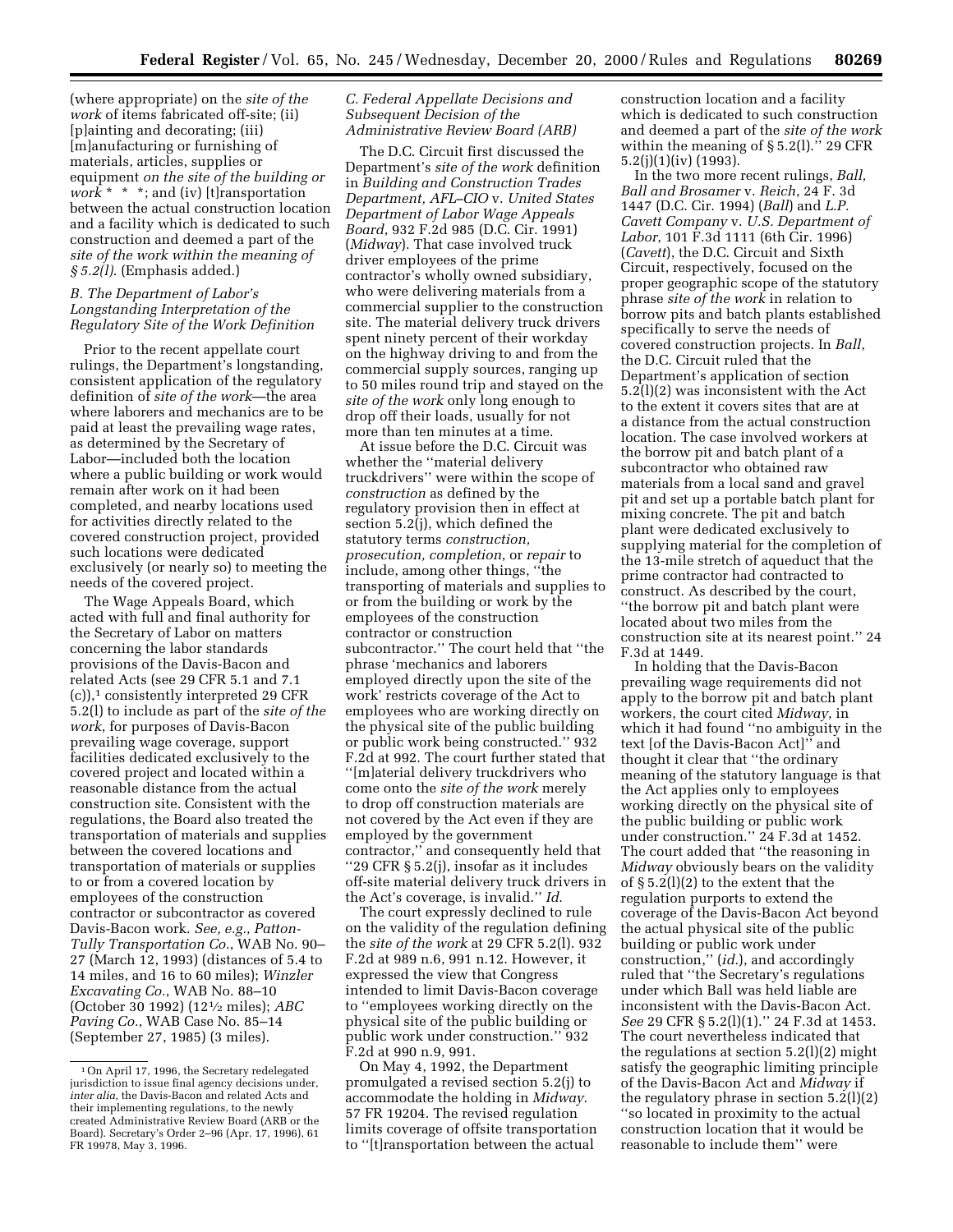applied ''only to cover batch plants and gravel pits located in actual or virtual adjacency to the construction site.'' 24 F.3d at 1452.

In *Cavett* (arising under the Federal-Aid Highway Act, a Davis-Bacon related Act), the Sixth Circuit held that truck drivers hauling asphalt from a temporary batch plant to the highway under construction three miles away were not entitled to Davis-Bacon prevailing wages. The contract involved resurfacing of an Indiana state road, and as characterized by the court, ''the Department of Labor included in the *site of the work* both a batch plant located at a quarry more than three miles away from the highway construction project and the Indiana highway system that was used to transport materials from the batch plant to the construction project.'' 101 F.3d at 1113–1114.

Relying on the D.C. Circuit's reasoning in *Midway* and *Ball,* the Sixth Circuit disagreed with the views of the lower court that the statutory language was ambiguous and that the *Ball* decision recognized ambiguity in the statutory text when it declined to decide whether coverage could extend to batch plants adjacent to or virtually adjacent to the boundaries of the completed project. The Sixth Circuit reasoned that it was not inconsistent for the *Ball* court to ''conclude that while a facility in virtual adjacency to a public work site might be considered part of that site, a facility located two (or in this case three) miles away from the site would not.'' 101 F.3d at 1115. Thus, agreeing with *Ball*, the Sixth Circuit concluded that the statutory language means that ''only employees working directly on the physical site of the work of the public work under construction have to be paid prevailing wage rates.'' *Id.*

Subsequent to the rulings in *Midway*, *Ball*, and *Cavett*, the Department's Administrative Review Board (ARB) addressed the Davis-Bacon Act's *site of the work* provision in *Bechtel Contractors Corporation (Prime Contractor), Rogers Construction Company (Prime Contractor), Ball, Ball and Brosamer, Inc., (Prime Contractor), and the Tanner Companies, Subcontractor,* ARB Case No. 97–149, March 25, 1998, reaffirming ARB Case No. 95–045A, July 15, 1996.

This case involved a dispute over whether the Davis-Bacon provisions applied to work performed at three batch plants established and operated in connection with construction work on the Central Arizona Project (CAP), a massive Bureau of Reclamation construction project consisting of 330 miles of aqueduct and pumping plants. The batch plants were located less than

one-half mile from various pumping stations that were being constructed as part of the project. The Board initially ruled on the case on July 15, 1996 (*Bechtel I*) and later reaffirmed that decision on March 25, 1998 (*Bechtel II*).

The Board observed that the D.C. Circuit's recent decision in *Ball* had ''created a good deal of confusion with respect to the coverage of the DBA.'' *Bechtel I*, slip op. at 6. The Board declined to read *Ball* or *Cavett* to mean that the statutory phrase ''directly upon the site of the work'' limits the wage standards of the DBA to ''the physical space defined by contours of the permanent structures that will remain at the close of work.'' *Id.* Rather, the Board read *Ball* and *Cavett* as only precluding the Secretary from enforcing section 5.2(l)(2) of the regulations in a manner that did not respect the geographic limiting principle of the statute, while reserving ruling on section  $\S 5.2(1)(1)$ , since that provision was not at issue in those cases. *Bechtel II*, slip op. at 5; *Bechtel I*, slip op. at 6. The Board stated that interpretation of  $\S 5.2(1)(1)$  requires examination of the question of whether the temporary facilities are so ''located in virtual adjacency'' to the site of the work that it would be reasonable to include them. *Id.*

The Board found that the work performed at the plants satisfied the test set out in  $\S 5.2(1)(1)$ , since aerial photographs of the construction sites showed the temporary batch plants to be located on land integrated into the work area adjacent to the pumping stations. The Board believed there was no principled basis for excluding the batch plant workers since they were employed on sites of the work to the same extent as the workers who cleared the land and the workers who inventoried, assembled, transported or operated tools, equipment or materials on nearby or adjacent property. The Board also observed that

it is the nature of such construction, *e.g.,* highway, airport and aqueduct construction, that the work may be long, narrow and stretch over many miles. Where to locate a storage area or a batch plant along such a project is a matter of the contractor's convenience and is not a basis for excluding the work from the DBA. The map of the project introduced at hearing \* \* \* abundantly illustrates that the project consisted of miles of narrow aqueduct connected by pumping stations. The only feasible way to meet the needs of the aqueduct construction was to have the concrete prepared at a convenient site and transported to the precise area of need. This equally holds true for the storage and distribution of other materials and equipment. Faced with such a project, the Board finds that work performed in actual or

virtual adjacency to one portion of the long continuous project is to be considered adjacent to the entire project.

#### *Bechtel I*, slip op. at 6.

#### *D. The Proposed Rule*

The Department, by Notice of Proposed Rulemaking (NPRM) published in the **Federal Register** on September 21, 2000 (65 FR 57270), proposed for public comment an amendment to the regulations that define the Davis-Bacon Act language *construction, prosecution, completion,* or *repair* at 29 CFR 5.2(j), and *site of the work* at 29 CFR 5.2(l). The Department explained that revisions to these definitions are needed (1) to clarify the regulatory requirements in view of the three appellate court decisions, which concluded that the Department's application of these regulatory definitions was at odds with the language of the Davis-Bacon Act that limits coverage to workers employed ''directly upon the site of the work,'' and (2) to address situations that were not contemplated when the current regulations were promulgated.

Specifically, the Department proposed to revise the *site of the work* definition to include material or supply sources, tool yards, job headquarters, *etc., only* where they are dedicated to the covered construction project *and* are adjacent or virtually adjacent to a location where the building or work is being constructed. The Department also proposed to revise the regulatory definition of *construction* to provide that the off-site transportation of materials, supplies, tools, etc., is not covered, except where such transportation occurs between the construction work site and a dedicated facility located ''adjacent or virtually adjacent'' to the construction site. However, the proposal did not alter the Department's view that truck drivers employed by construction contractors and subcontractors must be paid Davis-Bacon wage rates for any time spent onsite which is more than *de minimis.* Moreover, the Department did not propose to define the terminology ''adjacent or virtually adjacent,'' leaving this question to be determined on a case-by-case basis, given that the actual distances will vary depending upon the size and nature of the project in question.

The Department also proposed to revise the *site of the work* definition so that it will address certain construction situations that the Department believes warrant coverage, which were not contemplated by the current regulations. The Department explained, by way of example, that new construction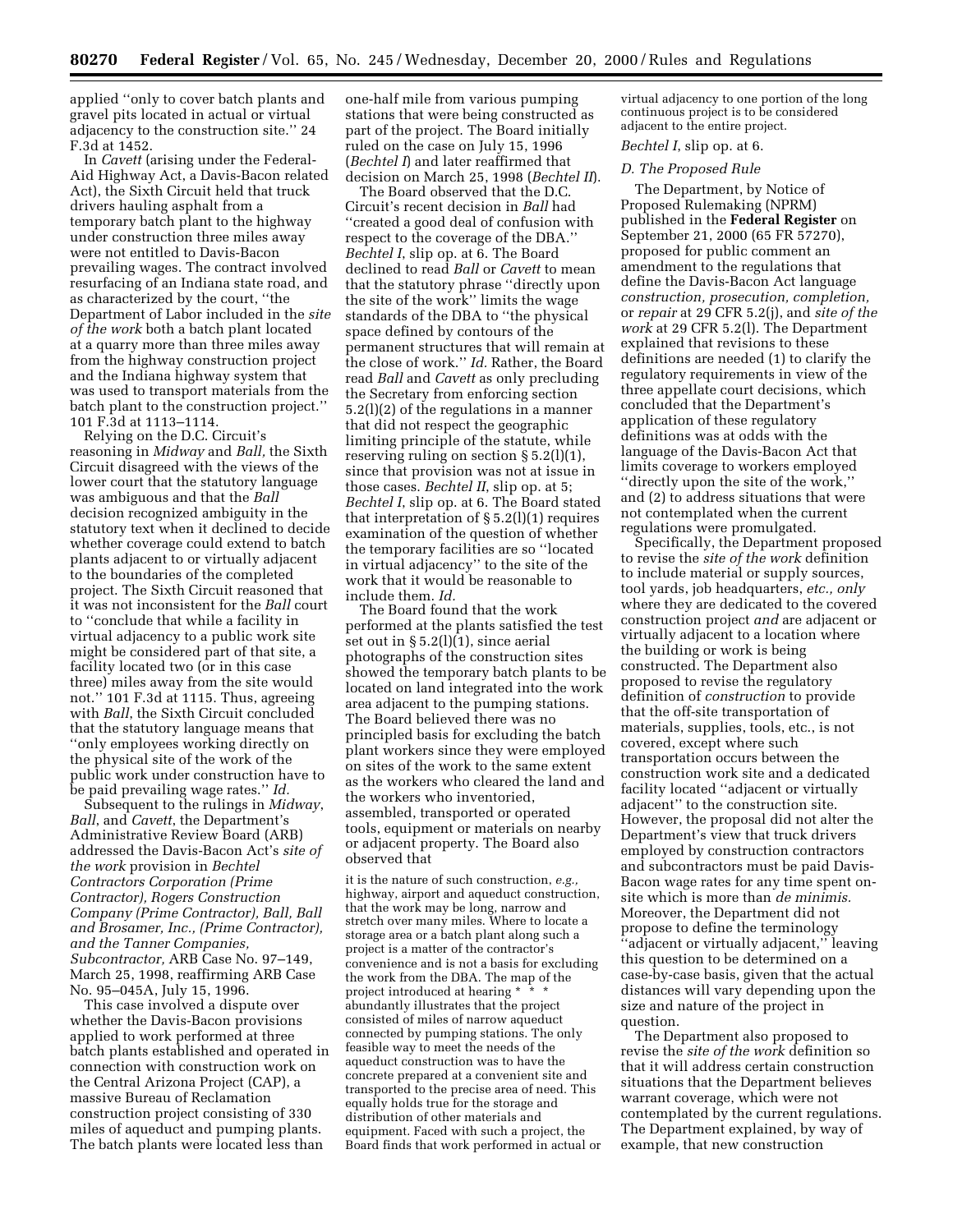technologies have been developed that make it practical and economically advantageous to build major segments of complex public works, such as lock and dam projects and bridges, at locations some distance up-river from the locations where the permanent structures will remain when their construction is completed. The Department noted that, in such situations, much of the construction of the public work is performed at a secondary site other than where it will remain after construction is completed, and therefore, believed that it is reasonable and consistent with the language and intent of the statute to cover such a location where it has been established specifically for the purpose of constructing a significant portion of a ''public building or public work''. The Department further stated that, to the best of its knowledge, projects built in such a manner are currently rare, and that it did not anticipate that the proposed rule would create a major exception to the normal rule limiting the *site of the work* to the place where the building or work will remain when the construction is completed. The Department, therefore, proposed to revise § 5.2(l)(1) to include within the *site of the work*, secondary sites, other than the project's final resting place, which have been established specifically for the performance of the Davis-Bacon covered contract and at which a significant portion of the public building or work called for by the contract is actually constructed.

In conjunction with this change, the Department also proposed to amend § 5.2(j) to provide that transportation of portion(s) of the building or work between a secondary covered construction site and the site where the building or work will remain when it is completed is subject to Davis-Bacon requirements. The Department stated that the *site of the work*, under these circumstances, would be literally moving between the two work sites, and therefore the laborers or mechanics who transport these portions or segments of the project should be reasonably viewed as ''employed directly upon the site of the work.''

The Department received 50 responses to the NPRM during the public comment period: two from federal agencies: the U.S. Army Corps of Engineers and the Department of the Air Force; four from state Departments of Transportation (DOT's) in Utah, Oregon, Iowa and West Virginia; thirteen contractor associations: the Associated General Contractors of America, Inc. (AGC) and the California AGC, AGC of Washington, the New York State AGC

Chapter, the General Contractors Association of New York (which represents the heavy construction industry active in New York City), Associated Builders and Contractors, Inc. (ABC), the American Road & Transportation Builders Association (ARTBA), the National Asphalt Pavement Association (NAPA), the National Ready Mixed Concrete Association (NRMCA), an attorney for the California Dump Truck Owners Association, the Wisconsin Transportation Builders Association (WTBA), and the Contractors Association of Western Pennsylvania; the American Society of Civil Engineers (ASCE); an engineering firm—Johansen & Tuttle Engineering, Inc.; seventeen construction companies, ten reflecting AGC views; and the Pinal Gila Community Child Services, Inc.

Also submitting comments were ten union and union-supported organizations: the Building and Construction Trades Department, AFL-CIO (Building Trades), the International Union of Operating Engineers (IUOE), the Laborers International Union of North America (LIUNA), and the International Brotherhood of Teamsters, AFL-CIO; the National Alliance for Fair Contracting, and the Illinois Foundation for Fair Contracting (FFC), the Indiana-Illinois FFC, and the Midwest FFC; and the International Brotherhood of Electrical Workers, Local Unions Nos. 193 and No. 146 (Springfield and Decatur, Illinois, respectively). An individual who has been involved in wage regulation for twelve years also provided comments.

#### **III. Comments and Analysis**

The following is an analysis of all the principal comments received. Each submission has been thoroughly reviewed, and each criticism and suggestion has been given careful consideration. For each proposed revision, the analysis contains a description of the major comments and the Department's conclusions regarding those comments.

#### *A. Site of the Work—§ 5.2(l)*

1. Limiting Coverage of Dedicated Facilities to Those That Are ''Adjacent or Virtually Adjacent'' to the Construction Location

The Building Trades, LIUNA, the Teamsters and the Operating Engineers oppose this change, urging the Department to adopt a rule that would extend prevailing wage coverage to locations that are dedicated exclusively, or nearly so, to the performance of the covered project without regard to their

geographic proximity to the actual construction site. The General Contractors Association of New York, Inc. also opposes this change, urging the Department to retain its previous interpretation of the law, *i.e.,* covering facilities that are located ''within a reasonable distance'' from the actual construction site. Johansen & Tuttle Engineering, Inc. expressed concern that disputes would arise if everyone working on a Davis-Bacon contract were not paid on the same basis.

The Building Trades, based on its reading of the legislative history of the Davis-Bacon Act, stated that the term "site of the work" was intended to refer to *any* location where tasks relating to construction of the public building or public work are performed by laborers and mechanics employed by contractors and subcontractors otherwise covered by the Davis-Bacon or related Acts. The Building Trades stated that the merits of this legislative history argument have never been considered by the courts, and therefore, the Secretary is not precluded from adopting a site of the work definition that extends coverage beyond the physical site of the public building or public work under construction. The Operating Engineers commented that the statutory language ''directly upon the site of the work'' is ambiguous, and can fairly be construed to mean any location where work in furtherance of the contract occurs.

The Department believes that both the D.C. Circuit and the Sixth Circuit have spoken clearly on these issues and that the Department is constrained by these courts' decisions in *Ball* and *Cavett,* respectively, to limit prevailing wage coverage of off-site, dedicated support facilities to those that are either adjacent or virtually adjacent to the construction location.

The Building Trades and LIUNA both stated that the same justification for including locations established specifically for the purpose of constructing a significant portion of a building or work in the definition of ''site of the work'' for Davis-Bacon purposes applies with equal force to locations used for activities such as temporary batch plants, fabrication facilities, borrow pits and tool yards that are directly related to the covered construction project, provided those locations are dedicated exclusively or nearly so to supporting that project. In the Department's view, the underlying justification for covering secondary construction sites where significant portions of the building or work are being constructed has no application to dedicated support facilities, such as those mentioned in the regulation. The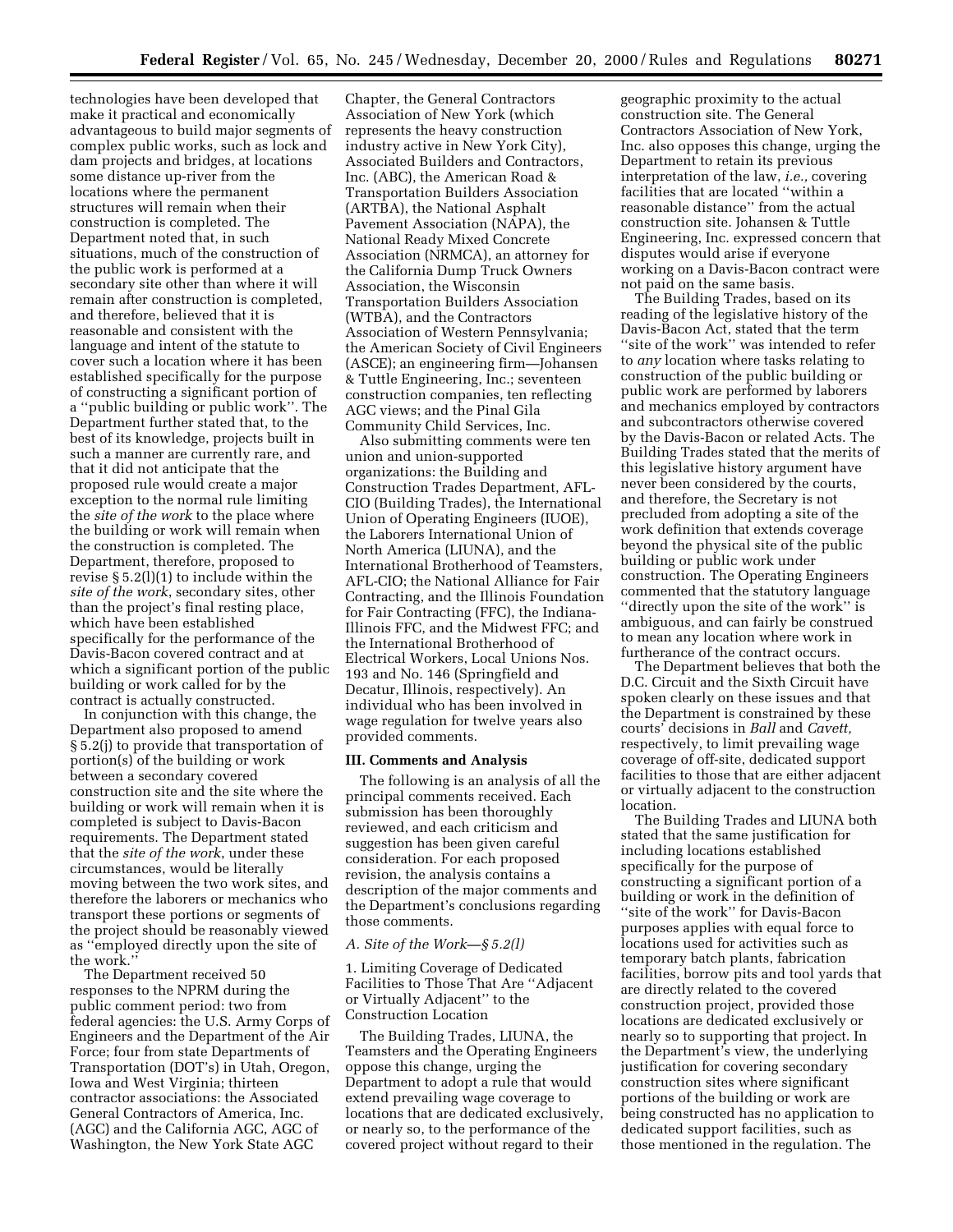basis for the Department's proposed change (discussed below), to include secondary construction sites where a significant portion of the public building or work called for by the contract is constructed, is that the Department views such locations as the actual physical site of the public building or work being constructed. On the other hand, the Department does not view the location of dedicated support facilities, which typically involve the furnishing of materials or supplies, as an actual physical location of the public building or public work. Rather, such dedicated support facilities are viewed as ''included'' within the ''site of the work'' only where they are located on, adjacent, or virtually adjacent to the site of the public building or public work.

In its comments, the AGC questioned whether a facility located two miles away from a Davis-Bacon construction site is ''adjacent or virtually adjacent'' to it, and expressed concern that the Department's proposal provides inadequate guidance as to the geographical range for covering support facilities. The AGC of Texas urged the Department to define ''site of the work'' precisely and to exempt facilities not located directly upon the physical site of the work. The ABC, on the other hand, sees no purpose to engaging in rulemaking to define ''adjacent,'' because it means ''next to; adjoining,'' and any attempts to expand the Davis-Bacon Act's coverage to non-adjacent locations violates the holdings in *Ball* and *Cavett*. The Air Force stated that it took no exception to this proposed change, based on its assumption that the Department would ''not attempt to expand the term into something more closely resembling its previous 'in proximity' test.''

The state DOT's of Oregon, Utah, Iowa, and West Virginia, and the National Ready Mixed Concrete Association stated that the Department should clarify the meaning of ''adjacent or virtually adjacent'' in terms of the distance from the actual construction site within which dedicated support facilities will be deemed covered. The West Virginia DOT recommended that facilities located one-fourth of a mile from the construction site be considered ''virtually adjacent''; the Iowa DOT suggested that ''virtually adjacent'' should be defined as a specific distance, such as ''1,500 meters from the limits of the work site or from the project right of way, etc.''; and the Utah DOT recommended setting the distance at ''approximately one-half mile, with the qualifier that if the facility is set up more than a half-mile away just to avoid

paying Davis-Bacon, [the contractor] must pay Davis-Bacon anyway.''

The Operating Engineers, on the other hand, commented that, if the Department continues to include a geographic test in its site of the work definition, it should not define the terminology ''adjacent or virtually adjacent'' because a strict limitation in a definition of those terms would have the potential to create results contrary to the intent of the Act. The Operating Engineers agreed with the Department's observation in its NPRM that ''actual distance may vary depending upon the size and nature of the project,'' and commented that ''[t]he Wage and Hour Division must have the latitude to reach results that make sense given the parameters of the particular project under construction.''

The U.S. Army Corps of Engineers commented that ''[c]ase by case referral to the Department for resolution of 'actual or virtual adjacency' would disrupt both contract administration and effective management of project appropriations.'' However, the Corps' discussion of this concern related primarily to the Department's proposal to expressly cover secondary sites where substantial portions of the project are constructed, which does not contain an "actual or virtually adjacent" limitation. In this same vein, the Nicholas Grant Corporation commented that if the question of whether a support facility is ''adjacent or virtually adjacent'' is to be determined on a case-by-case basis, such determination ''must be made prior to bid time so the contractor can bid the project with reasonable knowledge that their construction costs are covered.''

After review of the relevant comments, the Department continues to be of the view that it should not include a precise definition of the terms ''adjacent or virtually adjacent'' in its regulations. The Department believes that by using the term ''virtual'' the courts intended the Department to apply the ''site of the work'' requirement narrowly, but with common sense and some flexibility. As the Board observed in *Bechtel II*, ''[i]t is not uncommon or atypical for construction work related to a project to be performed outside the boundaries defined by the structure that remains upon completion of the work.'' The Board cited as an example construction cranes that are typically positioned outside the permanent site of the construction because it would not be possible to place the crane where the building is to stand. Another common example would be work at a temporary batch plant constructed for the exclusive purpose of supplying asphalt

for the construction of a highway project. It would certainly appear unlikely for practical reasons that the contractor would install the batch plant directly on the site of the highway because it would stand in the way of the paving process. Rather, the batch plant would more likely be located somewhere off to the side of the highway, *i.e.,* nearby, but not directly upon the site of where the highway will remain upon completion. Thus, while the Department clearly recognizes that the courts have narrowed the geographic limitation for covering temporary support facilities as previously applied under the regulations, we also believe that the courts allowed the Department some leeway to determine whether such facilities are in ''virtual adjacency'' to the permanent construction site.

Since it is apparent that in certain circumstances dedicated support facilities not located directly on the site where the permanent construction will remain should be covered, the question arises of just how far such a facility can be from the actual construction site and still be considered part of the ''site of the work.'' The Department is of the opinion that establishing a specific maximum distance would be ill-advised because it would create an arbitrary, artificial benchmark for determining Davis-Bacon coverage that ignores the differing nature of various construction processes. This would enable contractors to locate dedicated support facilities immediately beyond any such boundary solely for the purpose of avoiding Davis-Bacon coverage, thereby defeating the purposes of the Act.

The Department has concluded that the only fair and practical method for determining whether a temporary facility is virtually adjacent to the ''site of the work'' is on a case-by-case basis. The Department believes that the Board's analysis in the two *Bechtel* decisions, following close on the heels of the issuance of the court opinions in *Ball* and *Cavett,* provides an excellent example of such a determination and, as such, provides considerable guidance on how the amended definition will be applied by the Department. In the *Bechtel* matter, the record was unclear as to the exact measurement of distance between the location of the temporary batch plants and the permanent location of the pumping stations, which were constructed as part of the 330-mile aqueduct project. The distances were estimated at somewhere between several hundred feet and one-half mile. Because of the narrow, linear nature of the project, concrete from the batch plants was delivered to construction locations up to 15 miles from the batch plants.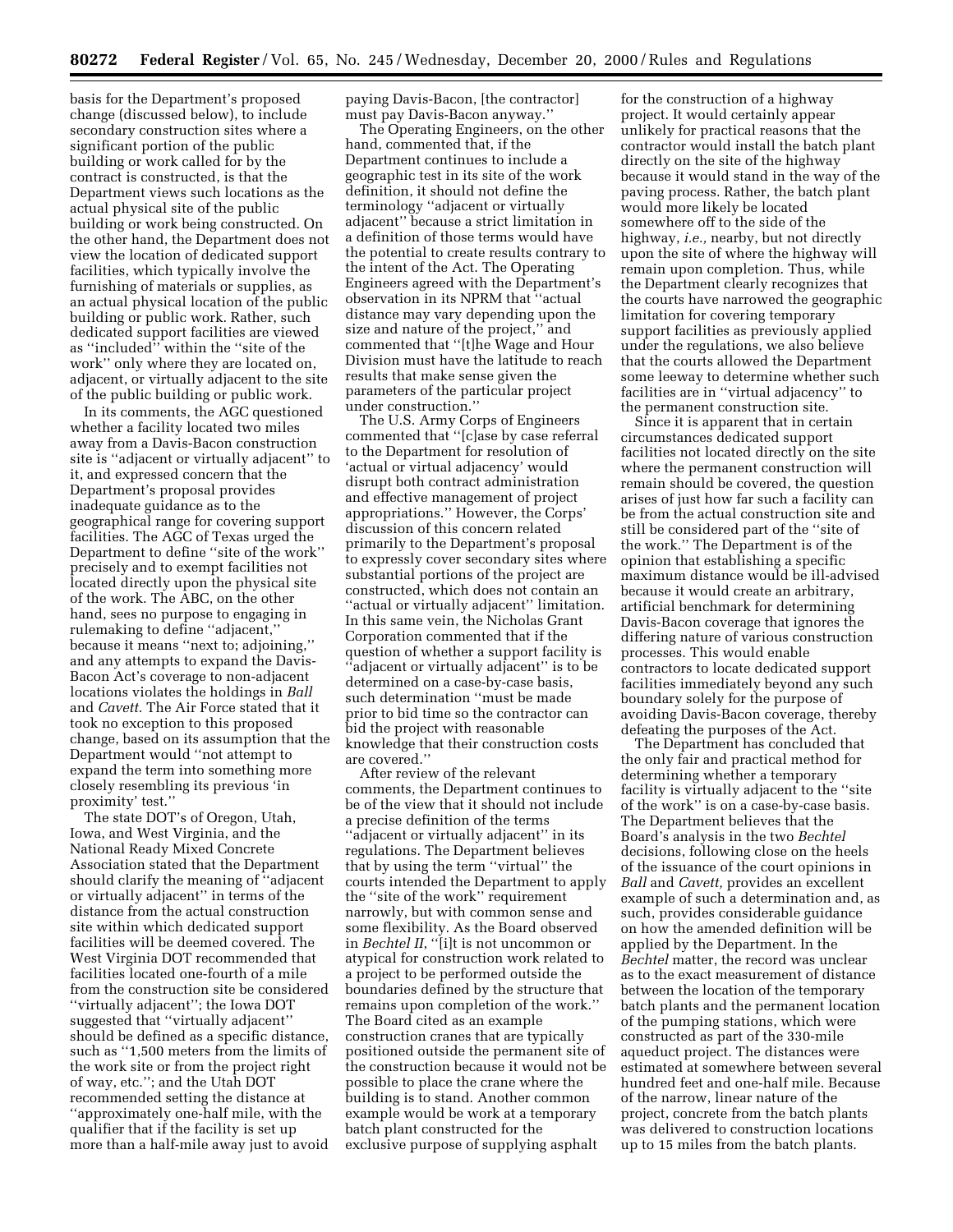Based in part on its examination of aerial photographs, the Board determined that the batch plants were located ''on land integrated into the work area adjacent to the pumping plants,'' and that ''[w]orkers at the batch plants were employed on the sites of work equally as much as the workers who cleared the land and the workers who inventoried, assembled, transported or operated tools, equipment or materials on nearby or adjacent property.'' *Bechtel I,* slip op. at 6. The Board concluded that ''in examining a project like the [Arizona aqueduct project]—a huge project stretching over approximately 330 miles—'it is not unreasonable' to consider the three batch plants in 'virtual adjacency' to the project, given their proximity to the pumping stations as clearly shown by the photographs in evidence.'' *Bechtel II,* slip op. at 6.

The Department believes that the *Bechtel* matter illustrates the difficulties inherent in establishing a specific distance for defining the terms, ''virtually adjacent.'' As demonstrated in *Bechtel,* it can be almost impossible to determine the exact outer boundaries of large public works projects, such as the aqueduct project in *Bechtel* or a major highway construction project. Thus, a numerical figure representing the maximum distance a dedicated facility can be located from the construction site would be arbitrary and impractical to apply. In addition, the Department does not believe that a single linear measurement of distance could be fairly applied to determine the coverage of all off-site facilities, given that Davis-Bacon projects vary to such a wide degree in size and nature. *See, e.g., Bechtel II,* slip op. at 6. For example, it was reasonable, given the magnitude and the nature of the aqueduct project in *Bechtel,* for the Board to conclude that the batch plants located somewhere up to one-half mile from the actual construction sites (the pumping stations) were located ''virtually adjacent'' to the project. In contrast, the ''site of the work'' limits applicable to a project for the construction of a single building in an urban location would likely be more constricted. In such a case, a dedicated facility located only a few city blocks away from the building project would most likely *not* be considered ''virtually adjacent'' for Davis-Bacon purposes.

The Department believes that in practice the determination of the site of the work will not be difficult. In fact, the *Bechtel* case is the only case we are aware of in which the issue has arisen since the *Ball* and *Cavett* decisions. The Department would expect contracting

agencies and contractors to perform a practical analysis similar to that employed by the Board in the *Bechtel* decisions to determine whether temporary facilities established nearby to serve the federal or federally-assisted project are covered by the Davis-Bacon provisions, just as they do with respect to other issues as a regular matter.

2. Inclusion of Secondary Sites Established Specifically for the Performance of the Davis-Bacon Covered Contract and at Which a Significant Portion of the Public Building or Work Called for by the Contract Is Constructed

In support of this proposed change, LIUNA, the Building Trades, and the Operating Engineers have each, to a varying degree, provided detailed descriptions of the innovative construction techniques developed and currently in use, which allow significant portions of public buildings and public works to be constructed at locations other than the final resting place of the building or work. The Building Trades stated that the amount of so-called ''offsite'' work specifically related to many construction projects has steadily expanded in ways never contemplated when the Davis-Bacon Act was amended in 1935 to include the language ''directly upon the site of the work.'' The Operating Engineers stated that Congress clearly intended to cover actual construction sites, but could never have envisioned that ''significant portions'' of public works could be constructed other than at the final resting place of the public work. The General Contractors Association of New York similarly commented that new construction technologies have made it practical for ''major segments of complex public works'' to be built offsite and then transported by barge or rail to be put into place at the final location, and that such projects were not contemplated by the Department's current rules because such technology did not exist at the time of their promulgation.

LIUNA, the Building Trades, and the Operating Engineers each cite the Braddock Locks and Dam project on the Monongahela River in Allegheny County, Pennsylvania as an example that illustrates the compelling need for modification of the current site of the work regulation. The Braddock project involves the construction of two massive floating structures, each about the length of a football field, which would comprise the vast bulk of the new gated dam. The actual construction of these floating structures is at an upriver location on or near the water.

They are then floated down the river to the point where they are submerged into the dam and gate piers. According to these commenters, the Army Corps of Engineers, which is contracting for this work, views the construction of these 300-foot structures as ''off-site'' work, and thus, has taken the position that the workers who build the structures are not entitled to Davis-Bacon coverage. Citing language in the *Cavett* decision, LIUNA stated that there is ''no doubt'' that the place where the floating structures will be constructed is ''the actual physical site of the public work under construction.'' 101 F.3d at 1115.

The Operating Engineers also cited two Wage Appeals Board cases as demonstrating the need for this regulatory change—*ATCO Construction, Inc.*, WAB Case No. 86–1 (August 22, 1986), and *Titan IV Mobile Service Tower,* WAB Case No. 89–14 (May 10, 1991). The Operating Engineers suggested that the absence of a regulation allowing coverage of a construction site other than the place where the building or work will remain resulted in the Board inappropriately applying the geographic test set forth in section 5.2(l)(2) in reaching inconsistent conclusions regarding coverage of the remote construction locations that were at issue in those two cases.

In *ATCO,* the Board found that Davis-Bacon coverage applied to workers at a temporary dedicated facility in Portland, Oregon that was established exclusively for the construction of about 405 military housing units, which were then shipped 3,000 miles for final placement at Adak Naval Air Station in the Aleutian Islands, Alaska. The Operating Engineers stated that the Board reached the right result for the wrong reason, and by finding the construction facility in Portland to meet the regulatory geographic test of reasonable proximity to the Naval Air Station 3,000 miles away, left the Department vulnerable to criticism from the courts. In *Titan,* the Board reached an opposite result with respect to workers who constructed several ''modular units'' that were to be transported to a distant location where they would be assembled into a 300-foot mobile service tower for building and servicing Titan missiles. According to the Operating Engineers, the largest of the modular units was equivalent in size to a three-story building. The units were originally constructed at a dedicated facility in Tongue Point, Oregon, and then transported by barge to Vandenberg AFB, which was located approximately 1,000 miles away, where the units were finally assembled. The Board found that the Tongue Point location did not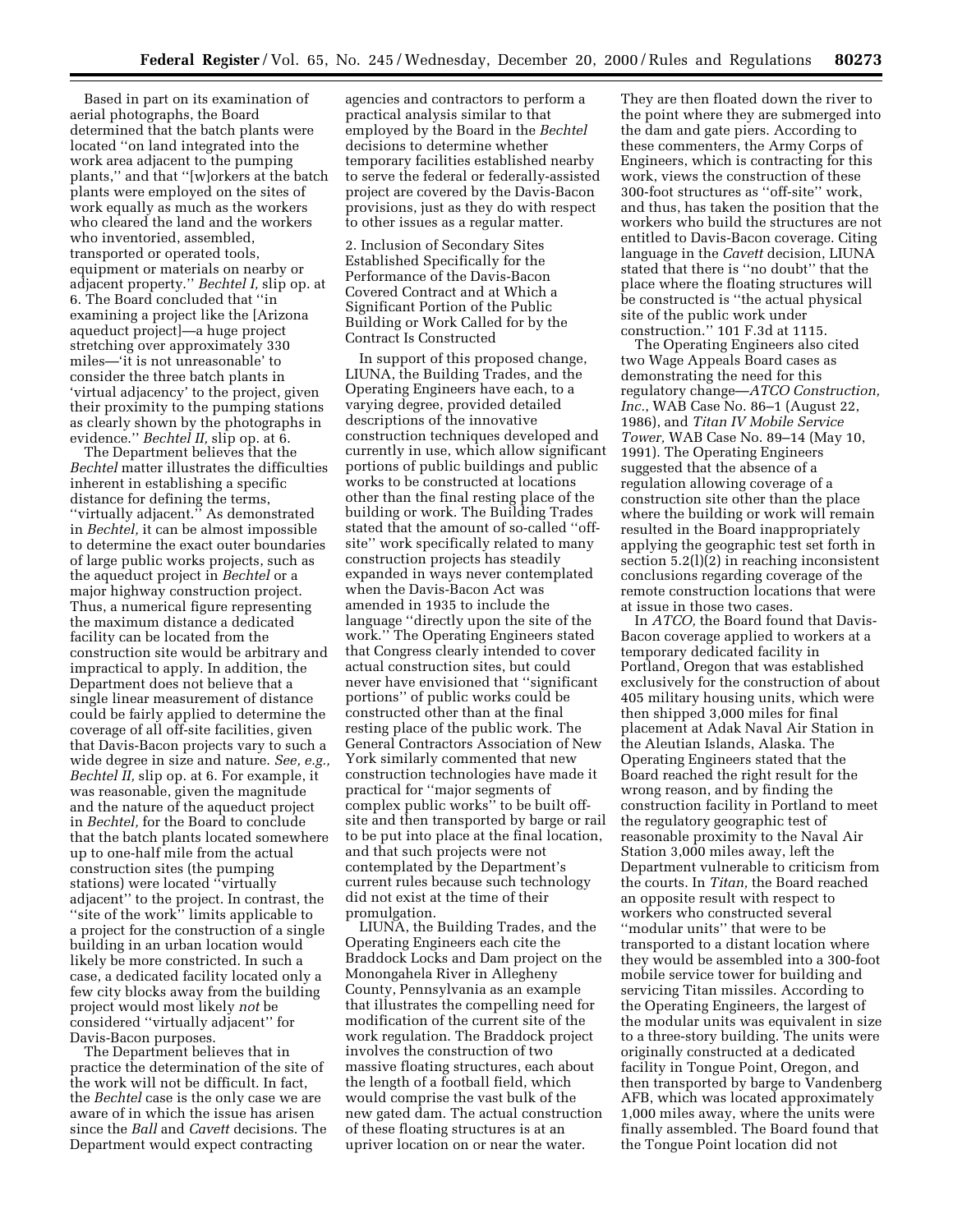satisfy the geographic prong of the twopart site of work test for covering off-site facilities, and thus, denied Davis-Bacon coverage to nearly 400 construction workers, notwithstanding that they performed 40% of the total amount of work called for by the contract.

The Operating Engineers stated that there is no rational basis for the selection of one site of work over another where substantial construction work occurs at more than one site, and that the proposed change to section 5.2(l)(1) will ensure that Davis-Bacon coverage applies to projects such as the Braddock Lock and Dam, the Titan missile service tower, and the ATCO housing unit project, where significant portions of a public work are constructed at dedicated sites other than where the public work will remain.

The ABC, AGC, several other contractor associations, individual contractors, the Oregon Department of Transportation, the Air Force and the Army Corps of Engineers opposed this proposed change to the definition of ''site of the work,'' stating it amounts to an expansion of statutory coverage and would result in vague standards for coverage without objective criteria for determining what constitutes a ''significant portion'' of the project. The ABC also commented that the Department has not provided any credible basis for its assertion that this proposed change will not create a ''major'' exception to the normal rule limiting the site of the work to the place where the building or work will remain. The ABC also expressed concern that the new rule would threaten to expand the Act's coverage to ''many existing offsite pre-fabrication specialty contractors.''

The Air Force and the Army Corps of Engineers expressed concern that this proposed change would present significant procurement and administrative problems. The Air Force states that agencies would be compelled in some instances ''to solicit and award contracts without knowing where all of the various possible sites of 'significant work' may be located after award, and that some solicitations would require ''numerous wage determinations to cover all the possible 'areas' where some construction might occur, depending upon which bidder might be awarded the contract. The Corps similarly commented that ''[a]ny effort on the part of the contracting agency to 'guess' the location of potential secondary sites planned by potential bidders can not be fairly administered.''

After review of these comments, the Department continues to be of the view that the current *site of the work*

definition does not adequately address certain rare situations that warrant coverage. As many of the comments have demonstrated, new construction technologies currently exist that make it practical and economically advantageous to build major segments of complex public works, such as lock and dam projects and bridges, at locations some distance up-river from the locations where the permanent structures will remain when their construction is completed. Several commenters have provided actual examples of current, ongoing projects where payment of Davis-Bacon wages for work performed at the secondary locations is in dispute. These comments have also shown that, in such situations, much of the actual construction of the public work itself is performed at a secondary site other than where it will remain after construction is completed.

The existing regulatory definition in § 5.2(l)(1) states that coverage is ''limited to the physical place or places where construction called for in the contract will remain \* \* \* and other adjacent or nearby property.'' As the Operating Engineers demonstrated with reference to past Wage Appeals Board cases, literal application of the current regulatory language can result in the exclusion from coverage construction at a location some distance from the final resting place of a project, even if a significant portion of the project is actually constructed at that location. The Department does not believe such a result to be consistent with either the language or intent of the Davis-Bacon Act.

The Department does not believe that this change constitutes an expansion of statutory coverage beyond the geographical requirement ''directly upon the site of the work,'' as several commenters have alleged. As the court in *Cavett* stated, ''The statutory phrase 'employed directly on the site of the work' means that only employees working directly on the physical site of the public work under construction have to be paid prevailing wages.'' 101 F.3d at 1115. The Department believes that when a significant portion of a project, like the 300-foot floating structures that comprise the Braddock Lock and Dam, the three-story Titan missile service tower modules, or the 405 Adak housing units, is constructed at a secondary location, such location is, in actuality, the physical site of the public work being constructed. Or, as the Operating Engineers succinctly stated, "it is the covered construction project.'' Therefore, the Department concludes that a location established specifically for the purpose of

constructing a significant portion of a ''public building or public work'' is reasonably viewed as an independent "site of the work" within the meaning of the Davis-Bacon Act and that employees performing construction work at such a location should receive prevailing wages, regardless of the distance between the location of their construction site and the final resting place of the project.

The Department emphasizes that it does not intend that this change to the definition of the site of the work will create a major exception to the normal rule limiting the site of the work to the place where the building or work will remain when the construction is completed. Ordinary commercial fabrication plants, such as plants that manufacture prefabricated housing components, would *not* be covered by this amendment because they are not ''established specifically for the performance of the contract or project.'' Furthermore, ordinary material supply sites, even if dedicated to the project, would not involve the construction of a ''significant portion'' of the building or work being constructed pursuant to the government contract. This definitional change is designed to apply Davis-Bacon coverage only to locations where such a large amount of construction is taking place that it is fair and reasonable to view such location as a site where the public building or work is being constructed. In the past, the Wage Appeals Board has termed such a situation an ''anomaly,'' but the Department has treated such anomalous situations with inconsistent results under the current regulations (*ATCO* and *Titan*). It is the Department's intention in this rulemaking to require in the future that workers who construct significant portions of a federal or federally-assisted project at a location other than where the project will finally remain, will receive prevailing wages as Congress intended when it enacted the Davis-Bacon and related Acts.

Following review of the comments, the Department continues to be of the view that it is rare for projects to be built in this manner. While LIUNA in particular has described various types of structures that can be built at one location and then transported to another, the commenters, as a whole, have identified only two ongoing lock and dam projects (Braddock and Olmsted) as examples of projects that could fall within the criteria of this amendment. Additionally, the Department is aware of only two administrative cases considered by the Department's Wage Appeals Board or Administrative Review Board where a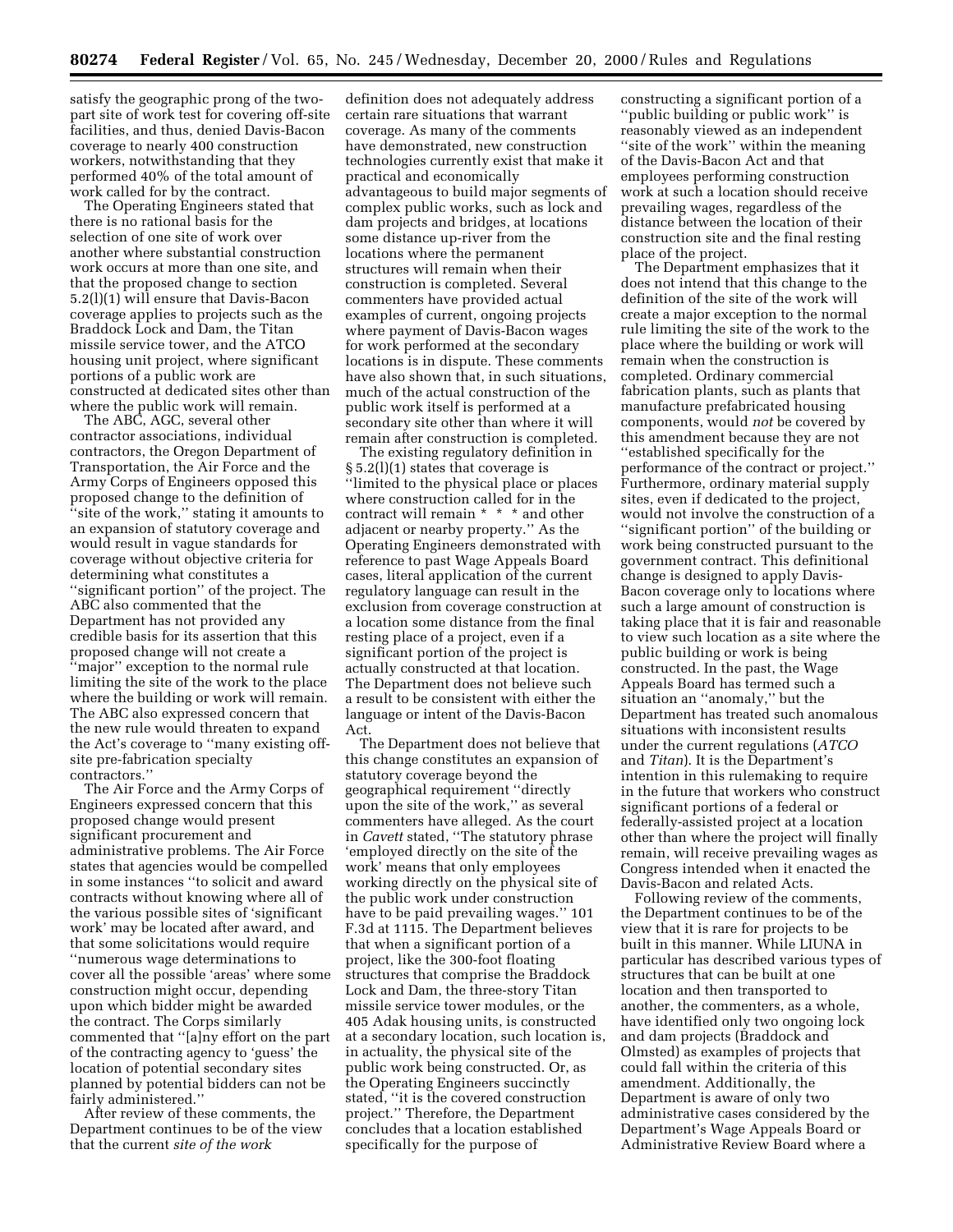significant portion of a project was constructed at a location established specifically for the project before being transported to another location for installation (*ATCO* and *Titan*).

With respect to the comments urging the Department to specifically define the terms ''significant portion,'' we believe that it is both unnecessary and unwise to do so. We think that a precise definition would be unwise because the size and nature of the project will dictate what constitutes a ''significant portion'' under this provision. We believe such a definition to be unnecessary because, in those rare situations where projects are constructed in this manner, application of this provision should normally be obvious. However, if the agency is unable to determine whether this provision should apply, we anticipate that any question would typically arise early in the procurement process so that advice could be obtained from the Department of Labor in a timely manner.

We appreciate the concerns raised by the contracting agencies since some changes in their procedures may be necessary. However, since these projects will likely be rare, the Department does not anticipate that this amendment will place any significant additional burden on the contracting agencies with respect to their procurement practices. The Department recognizes that contracting agencies will need a mechanism to ascertain in advance the locations where potential bidders would build the project so that wage determinations may be obtained for each location. The Department believes these mechanisms are best developed through the agencies' procurement regulations. The Department points out that most wage determinations are published and widely available. The Department is of the view that, in most instances where a significant portion of a major project is to be constructed at a secondary site, the possible locations of the construction sites would be limited as a practical matter, and therefore, it would not be onerous for the contracting agency to include a wage determination covering the possible construction locations when soliciting bids for the project. One option may be the two-step process utilized under the McNamara-O'Hara Service Contract Act. *See* 29 CFR 4.54(b).

#### *B. Coverage of Transportation—§ 5.2(j)*

1. Limiting Coverage of Off-Site Transportation of Materials, Supplies, Tools, etc., to Transportation Between the Construction Work Site and a Dedicated Facility Located ''Adjacent or Virtually Adjacent'' to the Construction Site

The Building Trades, LIUNA and the Teamsters oppose this amendment, urging the Department to reinstate or repromulgate the definition of ''construction, prosecution, completion, or repair'' that was withdrawn in 1992, which included transportation of materials and supplies by laborers and mechanics employed by contractors and subcontractors covered by the Davis-Bacon and related Acts. These commenters maintained that the Department's revision of section 5.2(j) in response to *Midway* to limit coverage of off-site transportation to that occurring between the actual construction site and dedicated, nearby facilities was unnecessary. In their view, *Midway* did not address the question of whether the regulatory definition of ''construction,'' in effect at that time, could validly be applied to truck drivers hauling off-site to and from projects covered by the socalled ''related Acts,'' which require the payment of Davis-Bacon prevailing wages on federally-assisted projects. They note that the related Acts generally do not contain the ''site of the work'' language relied upon by the court in *Midway*. They believe that the Department should in each case look to the particular statute applicable to the project to determine whether it contains a site-of-work limitation that would preclude coverage of off-site truck driving activities.

This request in effect asks the Department to apply different standards for prevailing wage coverage to projects subject to the Davis-Bacon Act from those applicable to the related Acts. The Department believes that such a result would run contrary to the spirit and intent of Reorganization Plan No. 14 of 1950, which authorizes the Secretary of Labor to ''prescribe appropriate standards, regulations, and procedures'' in order to ''assure consistent and effective enforcement'' of the labor standards provisions of the Davis-Bacon Act and the related Acts. Coverage standards that would differ for the same type of work depending upon the applicable statute would likely result in confusion in the construction industry among both contractors and contracting agencies and likely would lead to labor dissatisfaction and disputes. Furthermore, the Sixth Circuit rejected the notion that different coverage

standards might be applied to related Act projects, when it concluded that the Federal-Aid Highways Act, a Davis-Bacon related Act, ''incorporates from the Davis-Bacon Act not only its method of determining prevailing wage rates but also its method of determining prevailing wage coverage. In other words, if 29 CFR 5.2(l) is inconsistent with the Davis-Bacon Act it must also be inconsistent with the Federal-Aid Highways Act.'' *Cavett,* 101 F.3d at 1116. An exception would of course exist if the language and/or clear legislative history of a particular Davis-Bacon related Act reflected clear congressional intent that a different coverage standard be applied. *See,* e.g., the United States Housing Act of 1937; the Housing Act of 1949; and the Native American Housing Assistance and Self-Determination Act of 1996.

The AGC and the ABC oppose the proposed amendment to section 5.2(j), contending that the regulation should instead be amended to ''exempt'' delivery truck drivers from Davis-Bacon coverage while engaged in hauling activities, regardless of who employs them and how much time they spend on-site. The AGC, the ABC, the Wisconsin Transportation Builders Association and the American Road & Transportation Builders Association also object to the Department's statement in the NPRM that ''truck drivers employed by construction contractors and subcontractors must be paid at least the rate required by the Davis-Bacon Act for any time spent onsite which is more than *de minimis.*'' 65 FR 57272. The AGC states that the ''de minimis'' threshold is ''subjective, vague and ambiguous,'' but assuming such a threshold is appropriate, 50 percent would be the proper standard, *i.e.,* only where the employee spends more than 50 percent of his or her total time in a workweek performing work as a laborer or mechanic on-site should the worker be compensated at prevailing wage rates.

The Department disagrees that *Midway* exempts all material delivery truck drivers regardless of how much time they spend on the site of the work. Clearly, truck drivers who haul materials or supplies from one location on the site of the work to another location on the site of the work are ''mechanics and laborers employed directly upon the site of the work,'' and therefore, entitled to prevailing wages. Likewise, truck drivers who haul materials or supplies from a dedicated facility that is adjacent or virtually adjacent to the site of the work pursuant to amended section 5.2(l) are employed on the site of the work within the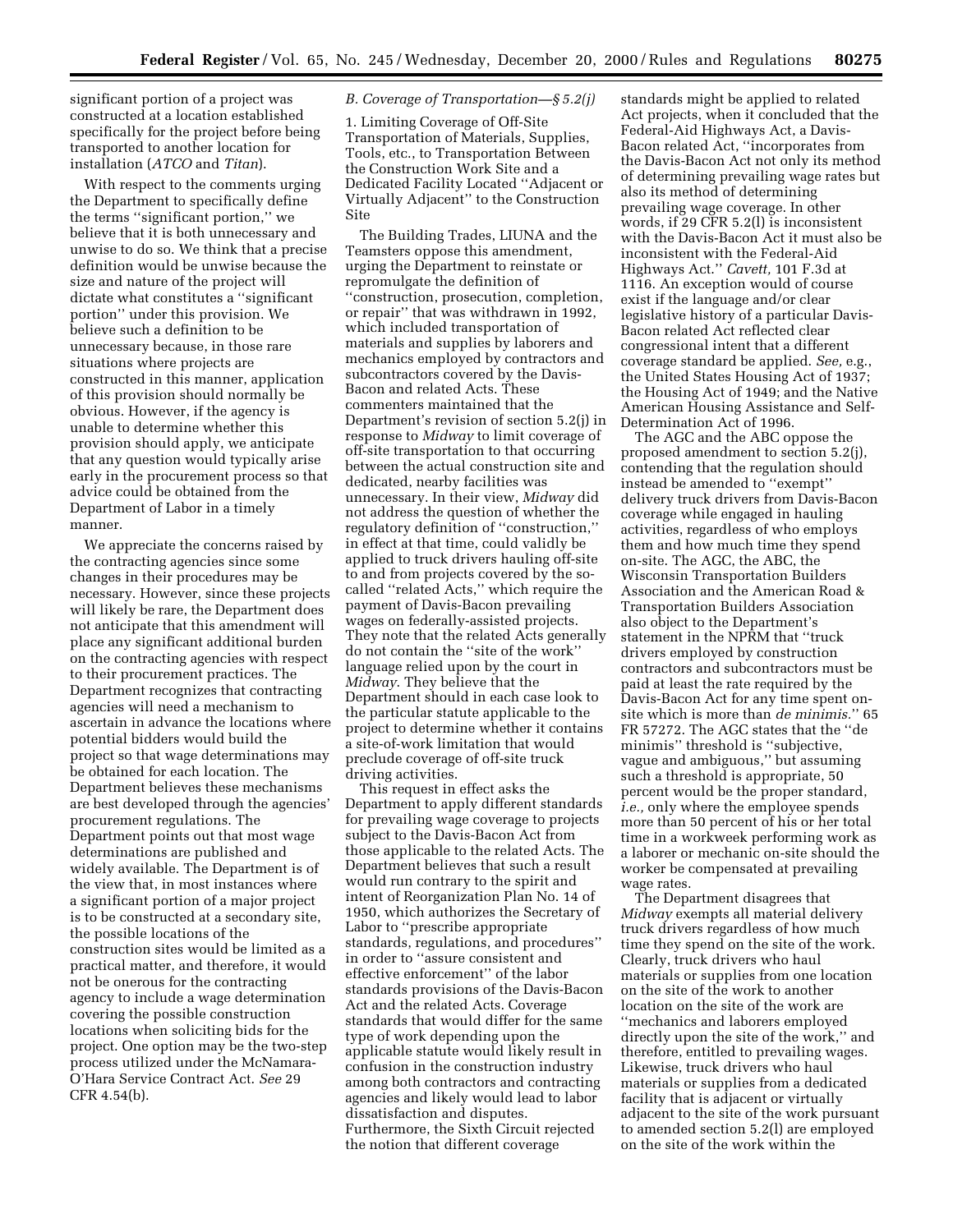meaning of the Davis-Bacon Act and are entitled to prevailing wages for all of their time spent performing such activities.

It is also the Department's position, as stated in the NPRM, that truck drivers employed by construction contractors and subcontractors must be paid at least Davis-Bacon rates for any time spent onsite which is more than de minimis. It must be noted that this is not a regulatory change, nor is it a subject of this rulemaking. However, the Department will provide some discussion on this issue in order to provide some clarification as to its position.

In the wake of *Midway* and the corresponding change to our regulations, the Department no longer asserts coverage for time spent off-site by material delivery truck drivers. *Midway* determined that material delivery truck drivers are not covered because their work is not performed on the site of the work, not because of the type of work they perform. The court held ''that the Act covers only mechanics and laborers who work on the site of the federally-funded public building or public work, not mechanics and laborers employed *off-site,* such as suppliers, materialmen, and material delivery truckdrivers, regardless of their employer.'' 932 F.2d 992 (emphasis added). Thus, *Midway* provided material delivery truck drivers no blanket exception to Davis-Bacon coverage, as some commenters seem to suggest.

Giving the Act a literal reading, as the courts have done in *Midway, Ball,* and *Cavett,* all laborers and mechanics, including material delivery truck drivers, are entitled to prevailing wages for *any* time spent ''directly upon the site of the work.'' The *Midway* court noted that the Midway truck drivers came on-site for only ten minutes at a time to drop off their deliveries and that the time spent ''directly upon the site of the work'' constituted only ten percent of their workday, but that no one had argued in the case that the truckdrivers were covered only during that brief time. Our reading of *Midway* does not preclude coverage for time spent on the site of the work no matter how brief. However, as a practical matter, since generally the great bulk of the time spent by material truck drivers is off-site beyond the scope of Davis-Bacon coverage, while the time spent on-site is relatively brief, the Department chooses to use a rule of reason and will not apply the Act's prevailing wage requirements with respect to the amount of time spent on-site, unless it is more than ''de minimis.'' Pursuant to this

policy, the Department does not assert coverage for material delivery truckdrivers who come onto the site of the work for only a few minutes at a time merely to drop off construction materials.

2. Covering Transportation of Portions of the Building or Work Between a Secondary Covered Construction Site and the Site Where the Building or Work Will Remain When It Is Completed

The Department received only a few comments in connection with this proposed change. The ABC stated that ''the Department has no authority to extend the Act's coverage to the nation's highways or rivers for the action of transporting items of any kind to or from a construction site, or between sites of any kind.'' The ABC further stated that the Department's explanation that the site of the work is ''literally moving'' between the two work sites is ''completely unsupported and contrary to law.'' The American Road & Transportation Builders Association objected to this provision on the grounds that it will increase transportation costs. The Army Corps of Engineers stated that ''moving sites of work'' is an impractical concept because multiple wage determinations might have to be issued in cases where the project was transported across more than one wage determination area. The Foundations for Fair Contracting favored this proposal.

The Department does not anticipate that this proposed change will have a substantial impact since the Department believes that the instances where substantial amounts of construction are performed at one location and then transported to another location for final installation are rare. Thus, the Department believes that this type of transportation activity will occur rarely. The Department nonetheless continues to believe that workers who are engaged in transporting a significant portion of the building or work between covered sites, as contemplated in § 5.2(l)(1), are ''employed directly upon the site of the work,'' and therefore, are entitled to prevailing wages, provided they are ''laborers and mechanics'' under the Act. However, not included in such coverage would be the separate transportation of materials and supplies between the two covered ''sites of the work.'' With respect to the Corps' concern that multiple wage determinations might apply in some instances, the Department has made an administrative determination that when faced with the prospect that transportation will take place in more

than one wage determination area, the applicable wage determination will be the wage determination for the area in which the construction will remain when completed and will apply to all bidders, regardless of where they propose to construct significant portions of the project.

#### **IV. Executive Order 12866; Small Business Regulatory Enforcement Fairness Act; Unfunded Mandates Reform Act**

No comments were received on the Department's initial determinations under this section that the proposed rule was neither a ''significant regulatory action'' within the meaning of section 3(f) of Executive Order 12866, nor a ''major rule'' under the Small Business Regulatory Enforcement Fairness Act of 1996, and that this rulemaking is not subject to the Unfunded Mandates Reform Act of 1995. Because of the interests expressed by some of the contracting agencies, the final rule is nonetheless being treated as a significant rule. However, the rule is not economically significant and does not require preparation of a full regulatory impact analysis. The rule is not expected to have an annual effect on the economy of \$100 million or more or adversely affect in a material way the economy, a section of the economy, productivity, competition, jobs, the environment, public health or safety, or State, local, or tribal governments or communities. The modifications to regulatory language in this final rule limit coverage of off-site material and supply work from Davis-Bacon prevailing wage requirements as a result of appellate court rulings. In addition, the final rule makes only a limited amendment to the *site of the work* definition to address an issue not contemplated under the current regulatory language—those instances where significant portions of buildings or works may be constructed at secondary sites which are not in the vicinity of the project's final resting place. It is believed that such instances will be rare, and that any increased costs which may arise on such projects would be offset by the savings resulting from the other changes that limit coverage.

The Department also concludes that the rule is not a ''major rule'' requiring approval by the Congress under the Small Business Regulatory Enforcement Fairness Act of 1996 (5 U.S.C. 801 *et seq.*). The Department continues to be of the view that the rule will not likely result in (1) an annual effect on the economy of \$100 million or more; (2) a major increase in costs or prices for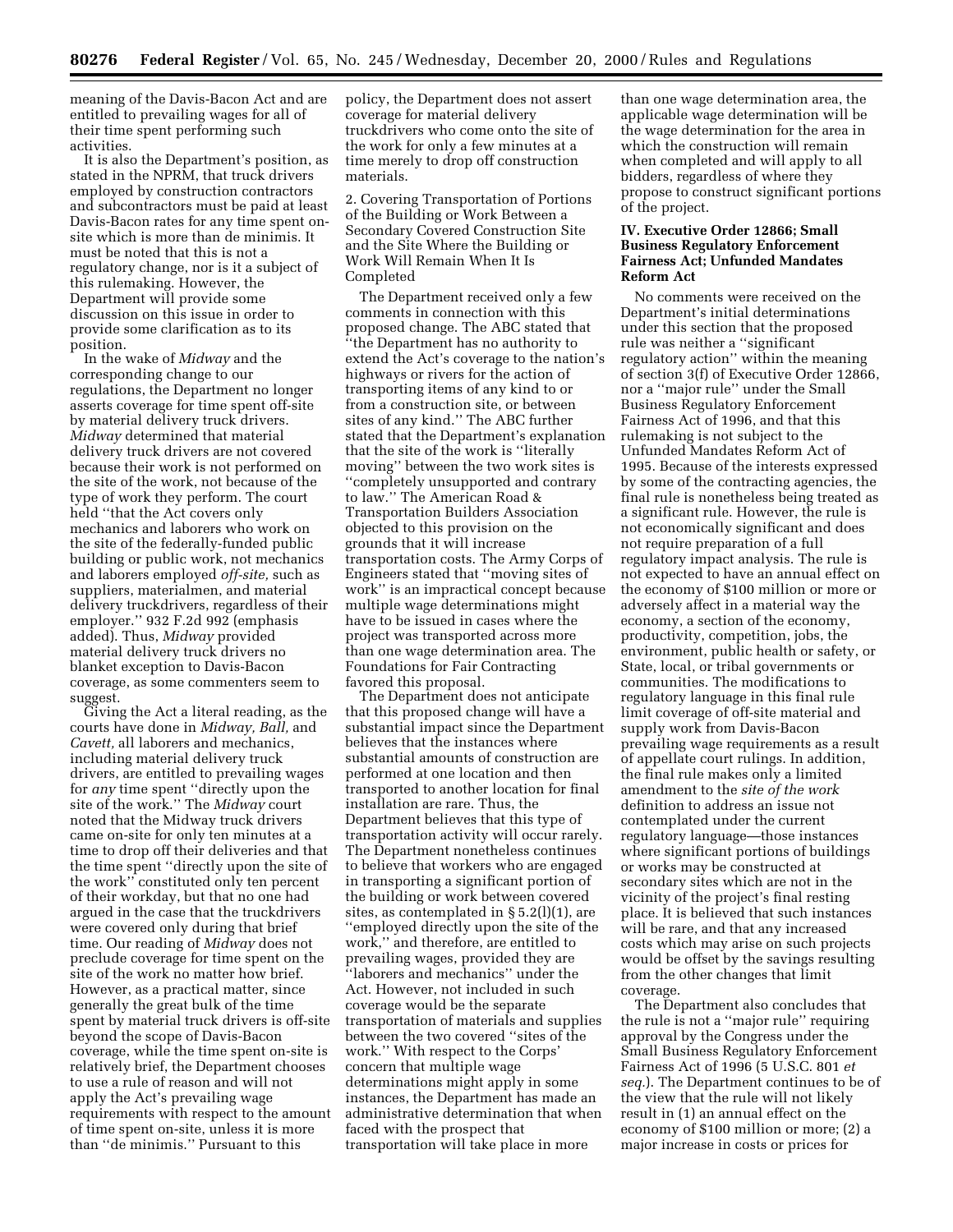consumers, individual industries, Federal, State or local government agencies, or geographic regions; or (3) significant adverse effects on competition, employment, investment, productivity, innovation, or on the ability of U.S.-based enterprises to compete with foreign-based enterprises in domestic or export markets.

For purposes of the Unfunded Mandates Reform Act of 1995, this rule does not include any federal mandate that may result in excess of \$100 million in expenditures by state, local and tribal governments in the aggregate, or by the private sector. Furthermore, the requirements of the Unfunded Mandates Reform Act, 2 U.S.C. 1532, do not apply here because the rule does not include a Federal mandate. The term *Federal mandate* is defined to include either a Federal intergovernmental mandate or a Federal private sector mandate. 2 U.S.C. 658(6). Except in limited circumstances not applicable here, those terms do not include an enforceable duty which is a duty arising from participation in a voluntary program. 2 U.S.C. 658(7)(A). A decision by a contractor to bid on federal and federally assisted construction contracts is purely voluntary in nature, and the contractor's duty to meet Davis-Bacon Act requirements arises from participation in a voluntary federal program.

#### **V. Executive Order 13132 (Federalism)**

The Department has reviewed this rule in accordance with Executive Order 13132 regarding federalism, and has determined that it does not have federalism implications. The rule does not have substantial direct effects on the states, on the relationship between the national government and the states, or on the distribution of power and responsibilities among the various levels of government.

#### **VI. Regulatory Flexibility Analysis**

The Department has determined that this regulation will not have a significant economic impact on a substantial number of small entities within the meaning of the Regulatory Flexibility Act. This rule will primarily implement modifications resulting from court decisions interpreting statutory language, which would reduce the coverage of Davis-Bacon prevailing wage requirements as applied to construction contractors and subcontractors, both large and small, on DBRA covered contracts. In addition, the rule will make a limited amendment to the *site of the work* definition to address an issue not contemplated under the current regulatory language those instances where significant

portions of buildings or works may be constructed at secondary sites which are not in the vicinity of the project's final resting place. The Department believes that such instances will be rare, and that any increased costs which may arise on such projects would be offset by the savings due to the other limitations on coverage provided by the rule. The Department of Labor has certified to this effect to the Chief Counsel for Advocacy of the Small Business Administration. Notwithstanding the above, the Department prepared and published a Regulatory Flexibility Analysis in the NPRM. After reviewing comments on the proposed rule, the Department has prepared the following final regulatory flexibility analysis regarding this rule:

#### *(1) The Need for and Objectives of the Rule*

The Department is promulgating this new rule to clarify the regulatory requirements concerning the Davis-Bacon Act's *site of the work* language in view of three appellate court decisions. These decisions concluded that the Department's application of its regulations to cover certain activities related to off-site facilities dedicated to the project was at odds with the Davis-Bacon Act language that limits coverage to workers employed ''directly upon the site of the work.'' This amendment to the Department's regulations is therefore necessary to bring the Department's regulatory definitions of the statutory terms *construction, prosecution, completion,* and *repair* at 29 CFR 5.2(j), and *site of the work* at 29 CFR 5.2(l) into conformity with these court decisions.

The Department is also issuing this new rule in order to address situations that were not contemplated when the current regulations concerning *site of the work* were promulgated. The revised regulations make clear that the Davis-Bacon Act's scope of coverage includes work performed at locations established specifically for the purpose of constructing a significant portion of a building or work, as well as transportation of portions of the building or work to and from the project's final resting place. These regulatory changes are necessitated by the development of new construction technologies, whereby major segments of a project can be constructed at locations some distance from where the permanent structure(s) will remain after construction is completed.

#### *(2) Summary of Significant Issues Raised by the Public Comments in Response to the Initial Regulatory Flexibility Analysis*

None of the commenters raised any issues specifically related to the Department's Initial Regulatory Flexibility Analysis. Some commenters expressed concerns that the Department's proposal to cover work performed at locations established specifically for the purpose of constructing a significant portion of a building or work, as well as transportation of portions of the building or work to and from the project's final resting place, would result in an expansion of Davis-Bacon coverage and an increase in costs. The Department has responded to these concerns by explaining that the number of projects affected by this change would be very limited and that the prevailing wage implications would not be substantial, especially with regard to the transportation activities attendant to these types of projects.

#### *(3) Number of Small Entities Covered Under the Rule*

Size standards for the construction industry are established by the Small Business Administration (SBA), and are expressed in millions of dollars of annual receipts for affected entities, *i.e.,* Major Group 15, Building Construction—General Contractors and Operative Builders, \$17 million; Major Group 16, Heavy Construction (nonbuilding), \$17 million; and Major Group 17, Special Trade Contractors, \$7 million. The overwhelming majority of construction establishments would have annual receipts under these levels. According to the Census, 98.7 percent of these establishments have annual receipts under \$10 million. Therefore, for the purpose of this analysis, it is assumed that virtually all establishments potentially affected by this rule would meet the applicable criteria used by the SBA to define small businesses in the construction industry.

#### *(4) Reporting, Recordkeeping, and Other Compliance Requirements of the Rule*

There are no additional reporting or recording requirements for contractors under this rule. There may be rare instances where, pursuant to the new rule, contractors, including small entities, engaged in the construction of a significant portion of a Davis-Bacon project at a secondary site specifically established for such purpose, would be required to comply with Davis-Bacon wage and recordkeeping requirements with respect to certain laborers and